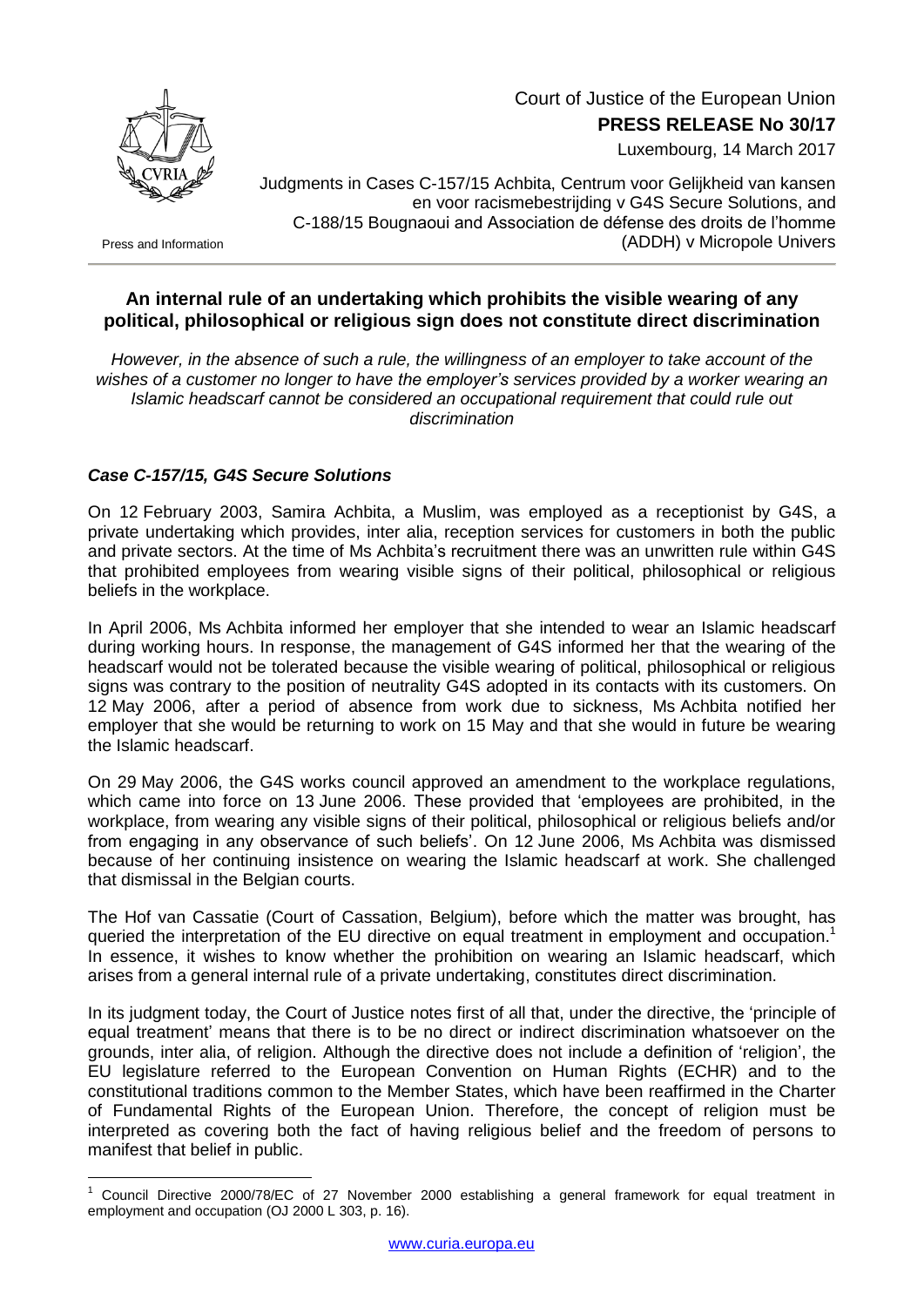The Court of Justice finds that G4S's internal rule refers to the wearing of visible signs of political, philosophical or religious beliefs and therefore covers any manifestation of such beliefs without distinction. The rule thus treats all employees of the undertaking in the same way, notably by requiring them, generally and without any differentiation, to dress neutrally. It is not evident from the material in the file available to the Court that that internal rule was applied differently to Ms Achbita as compared to other G4S employees. **Accordingly, such an internal rule does not introduce a difference of treatment that is directly based on religion or belief, for the purposes of the directive.**

The Court notes that it is not, however, inconceivable that the national court might conclude that the internal rule introduces a difference of treatment that is **indirectly** based on religion or belief, should it be established that the apparently neutral obligation it encompasses results, in fact, in persons adhering to a particular religion or belief being put at a particular disadvantage.

Nevertheless, such a difference of treatment would not amount to indirect discrimination if it was justified by a legitimate aim and if the means of achieving that aim were appropriate and necessary. Whilst emphasising that the national court hearing the case has sole jurisdiction to determine whether, and to what extent, the internal rule meets those requirements, the Court of Justice provides guidance in that respect.

It states that an employer's desire to project an image of neutrality towards both its public and private sector customers is legitimate, notably where the only workers involved are those who come into contact with customers. That desire relates to the freedom to conduct a business, which is recognised in the Charter.

In addition, the ban on the visible wearing of signs of political, philosophical or religious beliefs is appropriate for the purpose of ensuring that a policy of neutrality is properly applied, provided that that policy is genuinely pursued in a consistent and systematic manner. The national court must ascertain whether G4S had, prior to Ms Achbita's dismissal, established a general and undifferentiated policy in that respect.

In this instance, it is also necessary to ascertain whether the prohibition covers only G4S workers who interact with customers. If that is the case, the prohibition must be considered strictly necessary for the purpose of achieving the aim pursued.

It should also be ascertained whether, taking into account the inherent constraints to which the undertaking is subject, and without G4S being required to take on an additional burden, it would have been possible for G4S to offer Ms Achbita a post not involving any visual contact with those customers, instead of dismissing her.

The Court therefore concludes that the prohibition on wearing an Islamic headscarf, which arises from an internal rule of a private undertaking prohibiting the visible wearing of any political, philosophical or religious sign in the workplace, **does not constitute direct discrimination based on religion or belief within the meaning of the directive.**

By contrast, such a prohibition may constitute **indirect discrimination** if it is established that the apparently neutral obligation it imposes results, in fact, in persons adhering to a particular religion or belief being put at a particular disadvantage. However, **such indirect discrimination may be objectively justified by a legitimate aim**, such as the pursuit by the employer, in its relations with its customers, of a policy of political, philosophical and religious neutrality, provided that the means of achieving that aim are appropriate and necessary. It is for the Belgian Court of Cassation to check those conditions.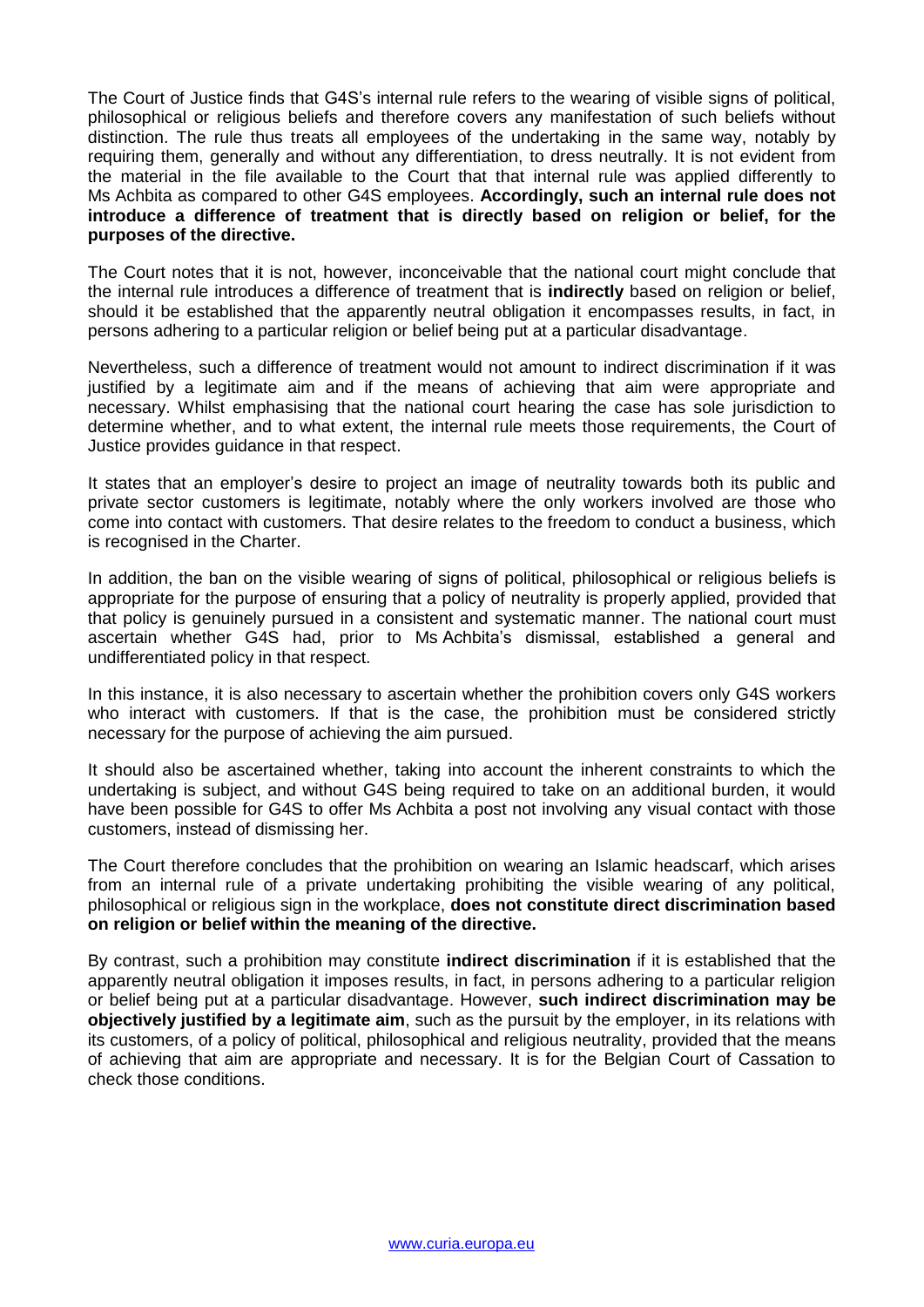## *Case C-188/15, Bougnaoui and ADDH*

Prior to being recruited by Micropole, a private undertaking, Asma Bougnaoui met a representative of Micropole at a student fair in October 2007, who informed her that the wearing of an Islamic headscarf might pose a problem when she was in contact with customers of the company. When Ms Bougnaoui arrived at Micropole on 4 February 2008 for an internship, she was wearing a simple bandana. She subsequently wore an Islamic headscarf at work. At the end of her internship, Micropole employed her, from 15 July 2008, as a design engineer under a contract of employment of indefinite duration. Following a complaint from a customer to whom she had been assigned by Micropole, Micropole reaffirmed the principle of the need for neutrality as regards its customers and asked her not to wear the veil in future. Ms Bougnaoui objected and was subsequently dismissed. She challenged her dismissal in the French courts.

The Cour de cassation (Court of Cassation, France), before which the matter was brought, asked the Court of Justice whether the willingness of an employer to take account of the wishes of a customer no longer to have that employer's services provided by a worker wearing an Islamic headscarf may be considered a 'genuine and determining occupational requirement' within the meaning of the directive.

In today's judgment, the Court of Justice notes, first of all, that it is not clear from the order for reference whether the question from the French Court of Cassation is based on a finding of a difference of treatment based directly or indirectly on religion or belief.

It is therefore for the French Court of Cassation to ascertain whether Ms Bougnaoui's dismissal was based on non-compliance with an internal rule prohibiting the visible wearing of signs of political, philosophical or religious beliefs. If that is the case, it is for that court to determine whether the conditions set out in the judgment in *G4S Secure Solutions* are satisfied, that is to say, whether the difference of treatment, arising from an apparently neutral internal rule that is likely to result, in fact, in certain persons being put at a particular disadvantage, is objectively justified by the pursuit of a policy of neutrality, and whether it is appropriate and necessary.

By contrast, if the dismissal of Ms Bougnaoui was not based on the existence of such an internal rule, it would be necessary to determine whether the willingness of an employer to take account of a customer's wish no longer to have the employer's services provided by a worker who wears an Islamic headscarf is justified for the purposes of Article 4(1) of the directive, according to which Member States may provide that a difference of treatment prohibited by the directive does not constitute discrimination where, by reason of the nature of the particular occupational activities concerned or of the context in which they are carried out, the characteristic at issue constitutes a genuine and determining occupational requirement, provided that the objective is legitimate and the requirement is proportionate.

The Court of Justice points out that it is only in very limited circumstances that a characteristic related, in particular, to religion may constitute a genuine and determining occupational requirement, a concept which refers to a requirement that is objectively dictated by the nature of the occupational activities concerned or of the context in which they are carried out and does not cover subjective considerations, such as the employer's willingness to take account of the particular wishes of the customer.

The answer given by the Court is, therefore, that **the willingness of an employer to take account of the wishes of a customer no longer to have the services of that employer provided by a worker wearing an Islamic headscarf cannot be considered a genuine and determining occupational requirement within the meaning of the directive**.

**NOTE:** A reference for a preliminary ruling allows the courts and tribunals of the Member States, in disputes which have been brought before them, to refer questions to the Court of Justice about the interpretation of EU law or the validity of a European Union act. The Court of Justice does not decide the dispute itself. It is for the national court or tribunal to dispose of the case in accordance with the Court's decision, which is similarly binding on other national courts or tribunals before which a similar issue is raised.